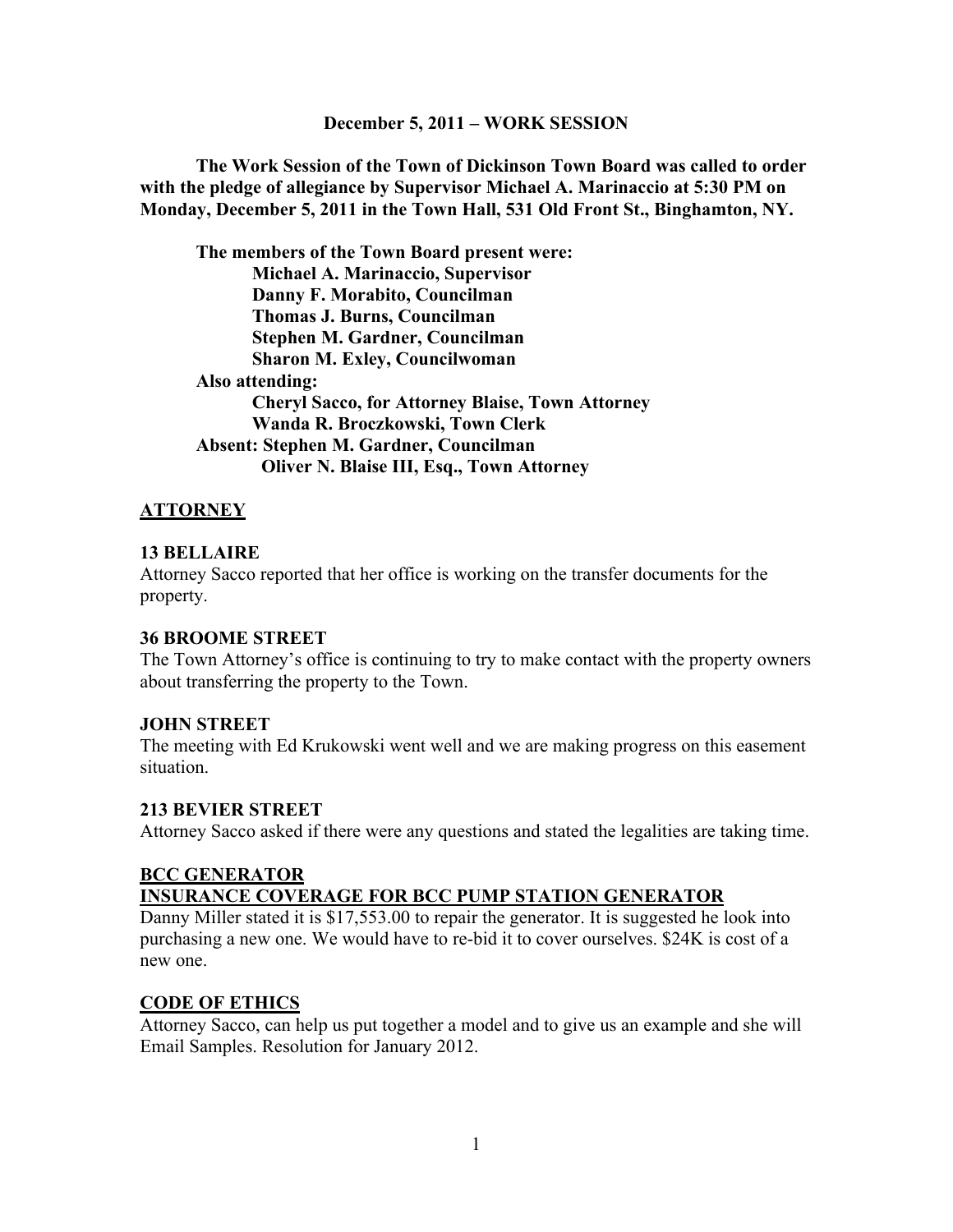# **CHAIR**

# **BROOME COUNTY DOG SHELTER**

The Front Street Dog Shelter located at 110 Cutler Pond Road, Binghamton, NY has submitted the contract renewal. It is the same price as the contract 5 years go. It works for us, so we will renew and officially sign the contract.

# **2012 MEETING SCHEDULE AND HOLIDAY SHEDULE**

The proposal to change the monthly meeting dates from Monday to Wednesday will not work after reviewing the dates. They will remain on Monday's. It should be noted, this year when a Holiday falls on a Monday, the meeting date will instead be held on Tuesday. Specifically, October 9th, which is the day after the Columbus Day Holiday and November  $13<sup>th</sup>$  the day after the Veterans Day Holiday. All of the board is in agreement and will approve the meeting and holiday schedule at the December  $12<sup>th</sup>$ , 2011, regular meeting date.

# **BROOME COUNTY SHERIFF'S REPORT**

Supervisor Marinaccio has a copy of the Broome County Sheriff's report. This shows the number of arrests and for what the arrests were. See him if you want to read it.

# **BUILDING CODE ENFORCEMENT REPORT**

Code Enforcement officer Rafferty has it on file

# **FLOOD TASK FORCE MEETING**

The next meeting with the county will be held on Thursday, December  $8<sup>th</sup>$  and 2:00 with the county.

# **BROOME COUNTY COURT SYSTEM INFORMATIONAL MEETING**

District Attorney, Gerald Mollen presented a new **Traffic Diversion Program**, to be sponsored by Broome County. Seven people attended this special meeting hosted by our Supervisor Marinaccio here at the Town of Town Hall on Thursday, December  $1<sup>st</sup>$ , 2011. If this would be the driver's first offense under this program, they would be fined \$150; of that, \$50 goes to Broome County and \$100 to the issuing town. They would need to take a **Defensive Driving Course;** no points against their license. Per Judge Greggory Gates, this means less time officers are in court and with this program in place, we would make a lot more money based on last year's statistics. Potentially the Town of Dickinson could earn \$200,000 per year. Currently three or four other courts in the county are already doing this. Constitutionally it is legal. This will be posted on the county Website, going into effect January  $1<sup>st</sup>$ , 2012.